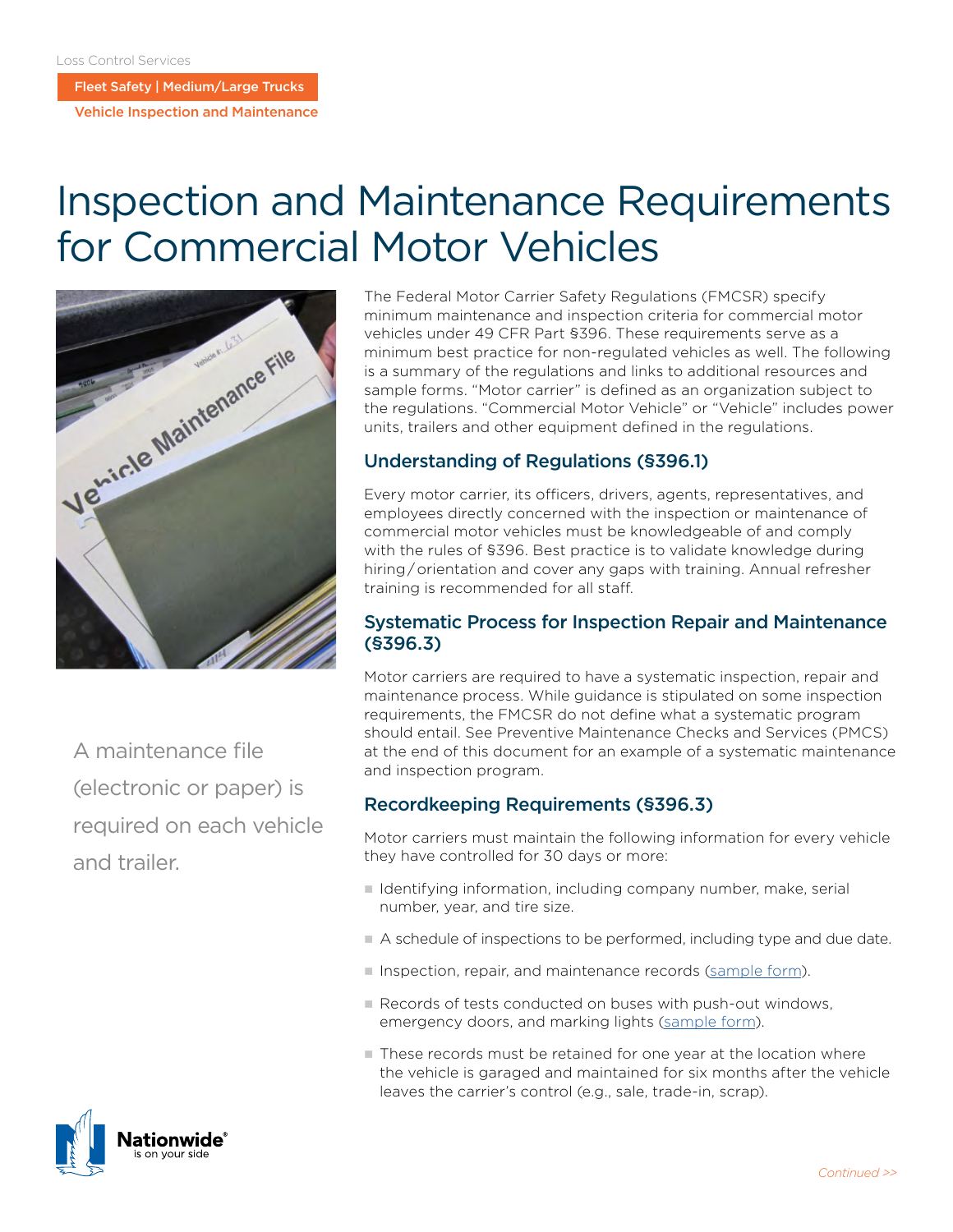#### Loss Control Services 2 Fleet Safety | Medium/Large Trucks: Vehicle Inspection and Maintenance



Many violations identified by law enforcement should have been identified and addressed by the driver during pre- and posttrip inspections.

# Roadside Inspection Reports (§396.9)

Any driver who receives a roadside inspection report from law enforcement must deliver it to the motor carrier within 24 hours of receiving it. Vehicles that are placed out-of-service (OOS) cannot be moved until the violation(s) which caused them to be OOS are corrected.

Certification of Roadside Inspection Reports. An official of the motor carrier is to examine the roadside inspection report and ensure that any violations or defects noted on the report are corrected. Within 15 days after the inspection, the carrier must sign the completed roadside inspection report to certify that all violations have been corrected and then return it to the indicated address. A copy must be retained for 12 months from the date of inspection.

As a best practice, organizations should:

- Register to access the [FMCSA Portal](https://portal.fmcsa.dot.gov/login) where they can view all their vehicle inspections and Vehicle Maintenance Safety Measurement System (SMS) score.
- $\blacksquare$  Check weekly to ensure they are aware of all inspections.
- n Investigate why violations have occurred and what can be done to prevent a reoccurrence.
- $\blacksquare$  Hold maintenance personnel and drivers accountable for violations that should have been identified during required inspection and maintenance procedures.

[Click here for a guide](https://www.mylosscontrolservices.com/documents/loss-control-library/mediumlarge-trucks-sms-basics--vehicle-maintenance) to reducing roadside violations and improving your Vehicle Maintenance SMS score.

## Post-Trip Inspection Report (§396.11)

Every motor carrier must require its drivers to prepare a driver vehicle inspection report (DVIR) at the end of each driving shift. A driver is responsible for preparing such a report for each vehicle driven.

- The report must list any condition that the driver either found or had reported to him / her that would affect safe operation or cause a breakdown.
- Drivers are not required to prepare a report if no defect or deficiency is discovered by or reported to the driver. However, it is considered a best practice as proof that it was conducted. A good inspection form also provides guidance to the driver on what to inspect.
- The FMCSA provides [this sample DVIR](https://csa.fmcsa.dot.gov/SafetyPlanner/documents/Forms/Driver). An organization should customize it to meet their needs. Refer to §396.11(b) for additional inspection requirements for intermodal equipment.
- n Before dispatching the vehicle again, a carrier shall ensure that a certification has been made that the defect or deficiency has been corrected or state those deficiencies that do not require immediate correction.
- n Carriers must keep the original post-trip DVIR and the certification of repairs for at least three months from the date of preparation.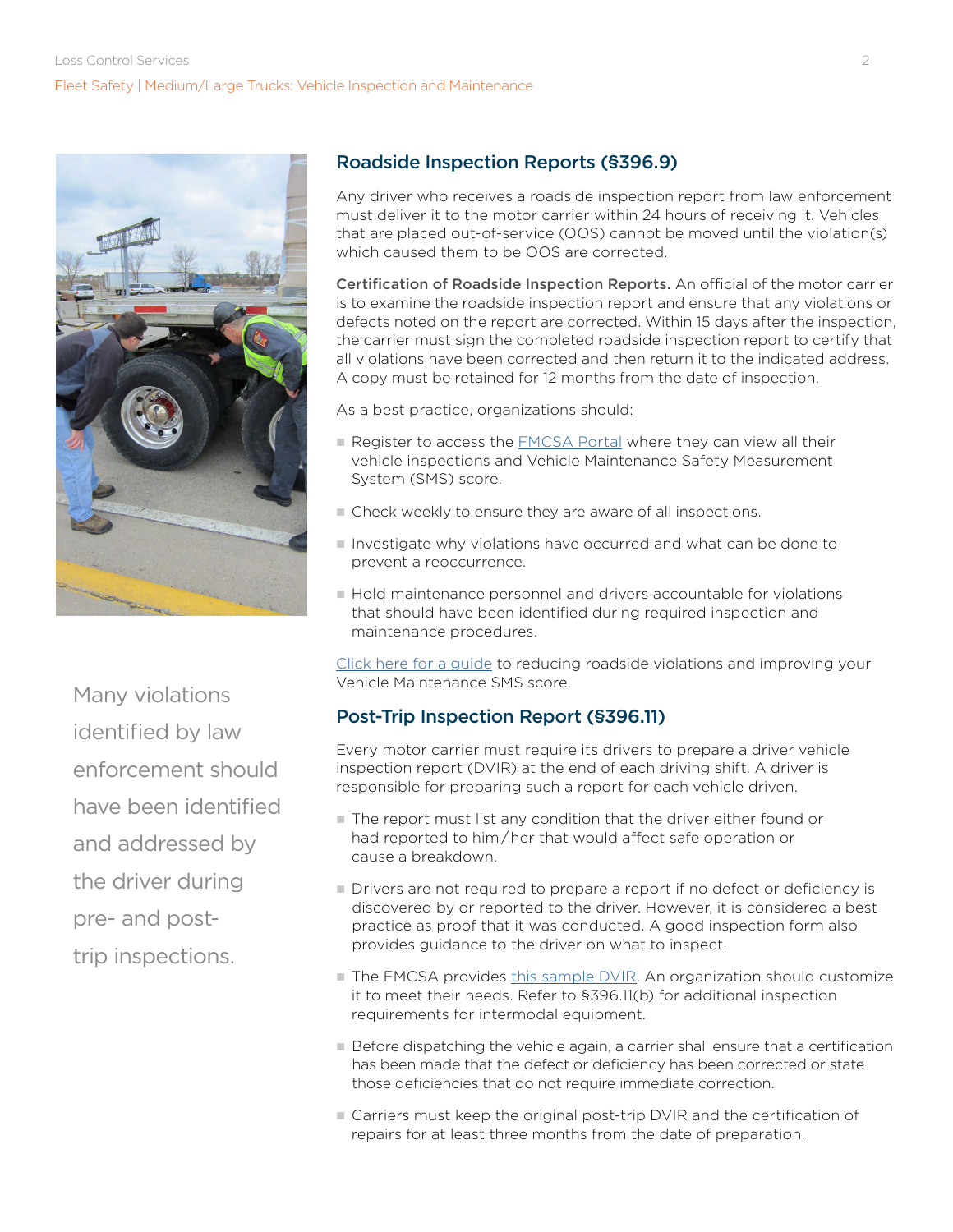## Pre-trip Driver Inspection (§396.13)

Before starting out (pre-trip), the driver must be satisfied that the motor vehicle is in safe operating condition. If the last DVIR notes any deficiencies, the driver must review and sign to acknowledge that necessary repairs have been completed, if required.

The Occupational Safety and Health Administration (OSHA) Construction Standard (29 CFR Part §1926.601(b)(14)) requires a similar pre-shift vehicle inspection.

## En Route Driver Inspections (§392.9)

Drivers are required to inspect their cargo and securement devices after the first 50 miles. Thereafter they must re-examine at every change of duty status; after three hours; or after 150 miles while en-route, whichever comes first.

### Periodic Inspection (§396.17)

Every commercial vehicle, including each segment of a combination vehicle (power unit and trailer) requires a periodic inspection that must be performed at least once every 12 months. They are often referred to as "annual inspections".

Some states mandate periodic inspections be carried out by state staff or their designated representatives. Otherwise motor carriers may perform required annual inspections themselves or allow a third-party to conduct inspections, so long as the inspector meets the qualifications mandated in §396.19. Persons inspecting and maintaining brakes require additional qualifications. See qualifications/checklist for both.

At a minimum, inspections must include all items listed in the Minimum Periodic Inspection Standards - [§399 Appendix G.](https://www.ecfr.gov/cgi-bin/text-idx?SID=f7d8be22b2b9b5347e6a8c06ad9bfa11&mc=true&node=pt49.5.399&rgn=div5#ap49.5.399_1211.g) Click for the **FMCSA's** [sample form](https://csa.fmcsa.dot.gov/SafetyPlanner/documents/Forms/Annual%20Vehicle%20Inspection%20Report_508.pdf).

- $\blacksquare$  The original or a copy of the periodic inspection report must be retained by the motor carrier for 14 months from the report date.
- n Documentation (report, sticker, or decal) of the most recent periodic inspection must be kept on the vehicle. Decals are typically used with trailers as there is no place to house a paper copy.

## Unsafe Operation Forbidden (§396.7)

Part §396.7 specifically forbids the operation of motor vehicles found (by inspection or operation) to be defective. A carrier shall not permit or require drivers to operate defective vehicles, and drivers may not drive such vehicles. These vehicles should be declared and marked as OOS.

#### Preventive Maintenance Checks and Services (PMCS)

Preventive maintenance checks and services (PMCS) is a process the military uses for systematic inspection and maintenance of equipment. PMCS works well for meeting the systematic inspection and maintenance requirements of §396. Through preventive maintenance schedules vehicles are inspected, repaired, and maintained in such a way that defects are prevented from surfacing in the first place, before a violation, breakdown or accident occurs.



Drivers should be trained how to complete a thorough post-trip inspection and document the results properly. Drivers need to verify repairs have been made prior to starting their next shift.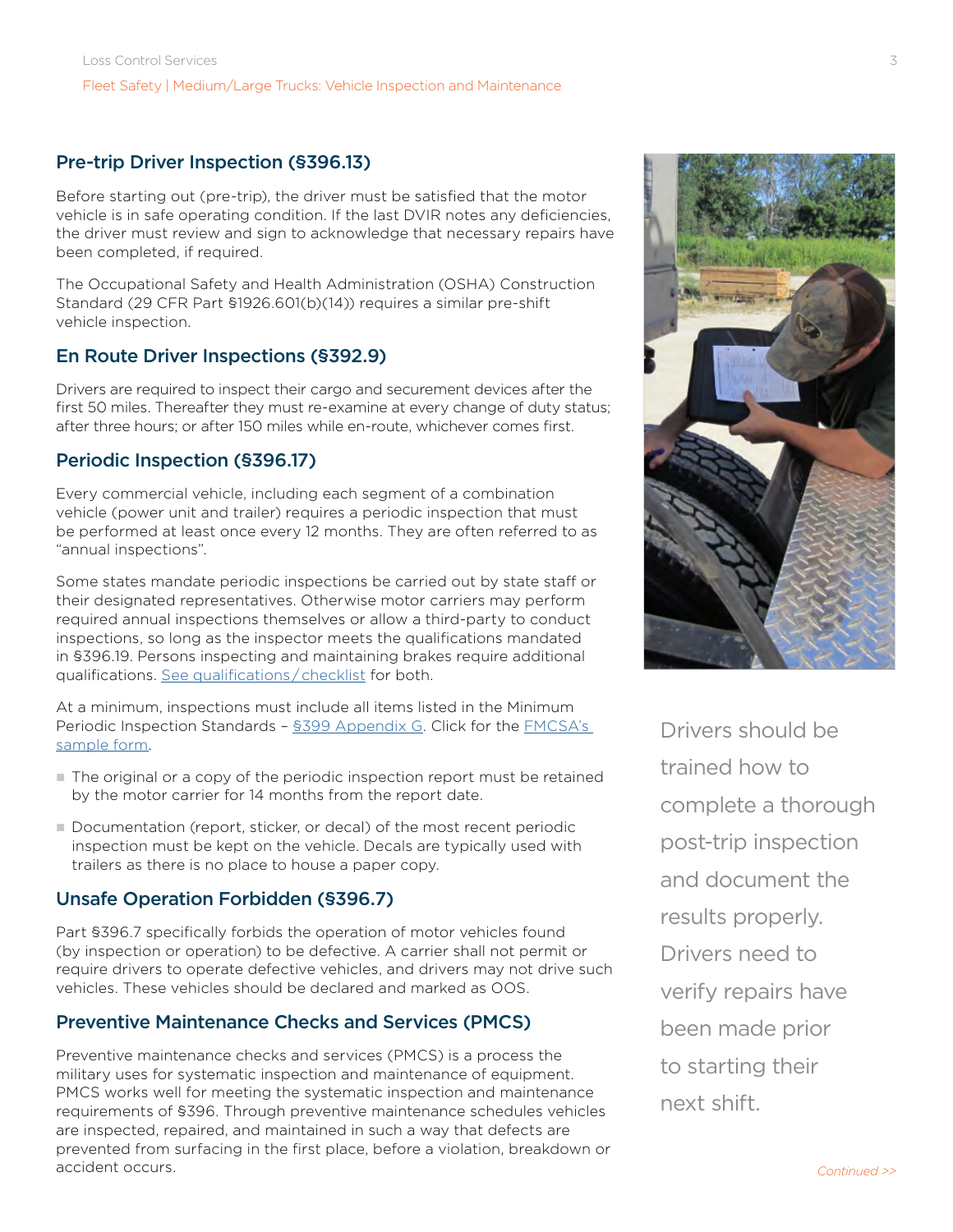#### Loss Control Services 4 Fleet Safety | Medium/Large Trucks: Vehicle Inspection and Maintenance



A systematic inspection and maintenance program minimizes on the road breakdowns.

The PMCS is composed of scheduled and standardized inspections and maintenance. This is sometimes referred to as the vehicles' scheduled service. PMCS services are commonly designated as A, B, C, D, etc. As you move down the alphabet from A to B and so on the PMCS service (and time required) increases in complexity.

A Service is also known as a "maintenance check-out" or "safety inspection" and generally consists of a safety check and lubrication as well as checks of key components such as brakes, lights, tire condition and inflation, and fluids. It also includes checking and adjusting high-wear components. The normal interval for "A" service is between 1,500 and 2,500 miles on light vehicles, and between 5,000 and 10,000 miles on medium- and heavy-duty vehicles

B Service normally includes all PMCS A items, and also includes an oil and filter change as well as more in-depth checks of the engine and driveline. The normal interval for "B" service is 3,000 to 5,000 for light-duty vehicles and 10,000 to 20,000 for medium- and heavy-duty vehicles. A PMCS B should also include a download of the ECM and action on any trouble codes or problems reported by the ECM.

C Service calls for both PMCS A and PMCS B service and more extensive service (i.e. alignment, scheduled component replacement, DOT annual inspection, and other scheduled engine and driveline component inspection or replacement). Normally, "C" services are scheduled annually. To make sure they are done in a timely manner, it is not unusual for motor carriers to schedule them at an 11-month interval.

D Service is either a scheduled rebuild or replacement of a major component (e.g., engine, transmission, axle) or a "special" service. Examples of "special service" are seasonal service (winterization or summarization) and scheduled upgrade services. Scheduling of D services varies by motor carrier.

## Trailer inspections

TA-Service is scheduled every three months. This PMCS service includes an inspection and lubrication, including a check of (at a minimum) the lights, tires, brakes, coupling devices, safety equipment, and any other "systems" (refrigeration unit, sliding axles, etc.).

TB-Service is scheduled every six months. This PMCS service includes all the items of a TA and a more in-depth inspection, as well as additional maintenance (pulling off hubcaps to check grease condition, retorquing lugs, etc.).

TC-Service services are normally scheduled annually. These include all the inspection and maintenance included in a TA and TB service, along with more extensive maintenance such as an alignment or complete brake overhaul. Some carriers will also perform the periodic (annual) inspection required under §396.17 as part of the Type TC-Service.